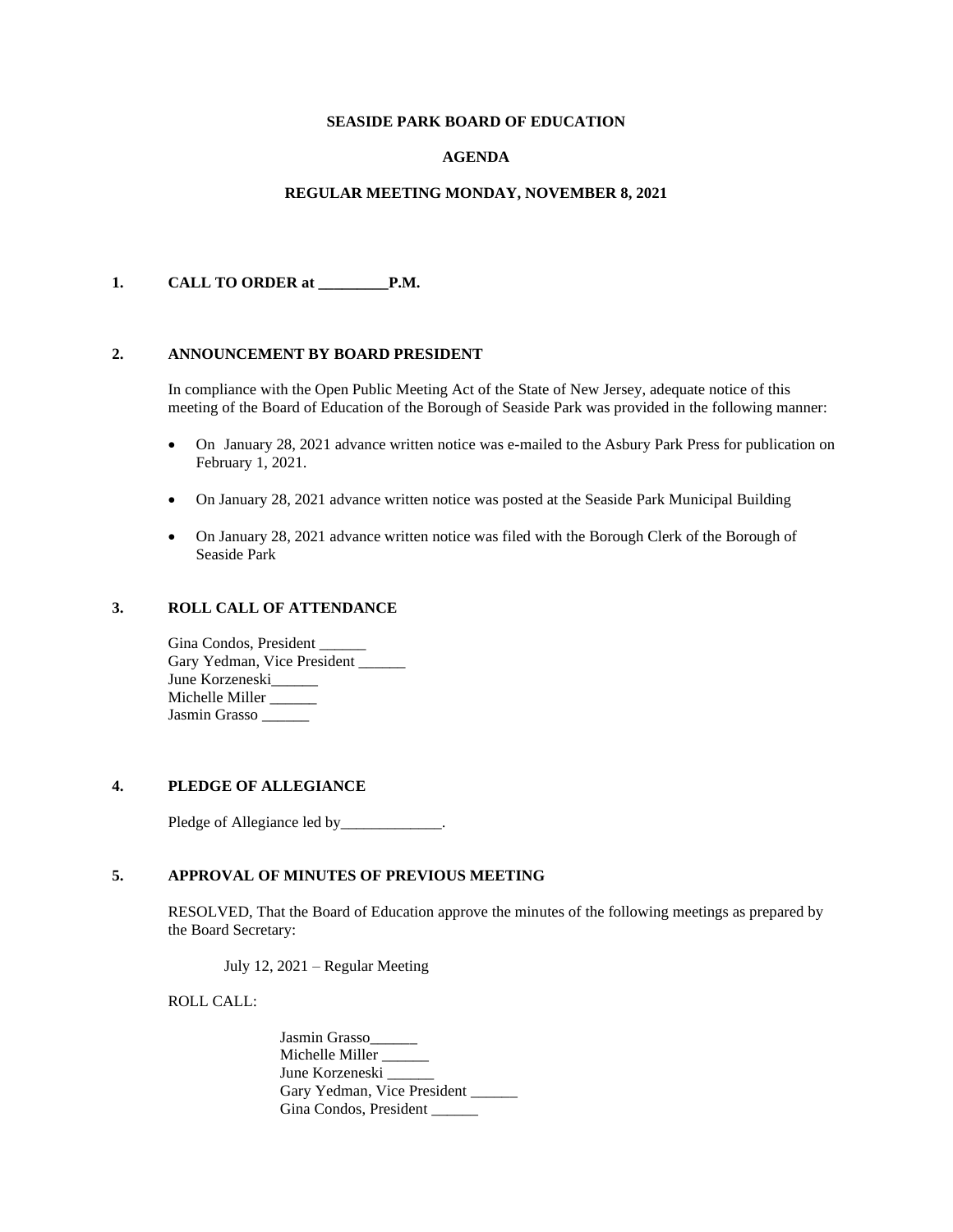## **6. COMMUNICATIONS**

- Thank You Card received 8/24/2021
- Thank you Email received 8/30/2021
- Letter from FEMA received  $10/8/2021$

## **7. PUBLIC COMMENTS ON AGENDA ITEMS**

#### **8. RESOLUTIONS**

### **A. ACCEPTANCE OF CANCELLATION OF CDL LOAN**

RESOLVED, That the Board of Education approve the acceptance of the cancellation of the Community Disaster Loan for the State of New Jersey FEMA-DR-4806-NJ, effective September 30, 2021. Notification of such will be shared with the mayor and council upon approval.

## **B. CONFIRMATION OF TRANSPORTATION CONTRACT**

RESOLVED, That the Board of Education confirm the following contract with Central Regional School District for transportation for the 2021-2022 school year:

Route#SSP1 (Bus 1 AM & PM) – Lavallette Elementary School – 9/1/21 – 6/30/22 - \$27,542.00

# **C. CONFIRMATION FOR USE OF BUILDING**

RESOLVED, That the Board of Education confirm the use of the playground and bathrooms by the Seaside Park PTA on Sunday, October 17, 2021 for a Family Halloween Party between the hours of 10:00 AM – 3:00 PM.

### **D. CONFIRMATION FOR USE OF BUILDING**

RESOLVED, That the Board of Education confirm the use of the playground, multi-purpose room and bathrooms by the Seaside Park Recreation Department for Holiday Craft Market on Sunday, December 5, 2021 between the hours of 8:00 AM – 5:00 PM.

# **E. AUTHORIZATION FOR USE OF BUILDING**

RESOLVED, That the Board of Education approve the use of the playground, bathrooms and one classroom, as needed, to New Logic Educators for Marine Science Camp on August 22-26, 2022 between the hours of 9:00 AM – 2:00 PM.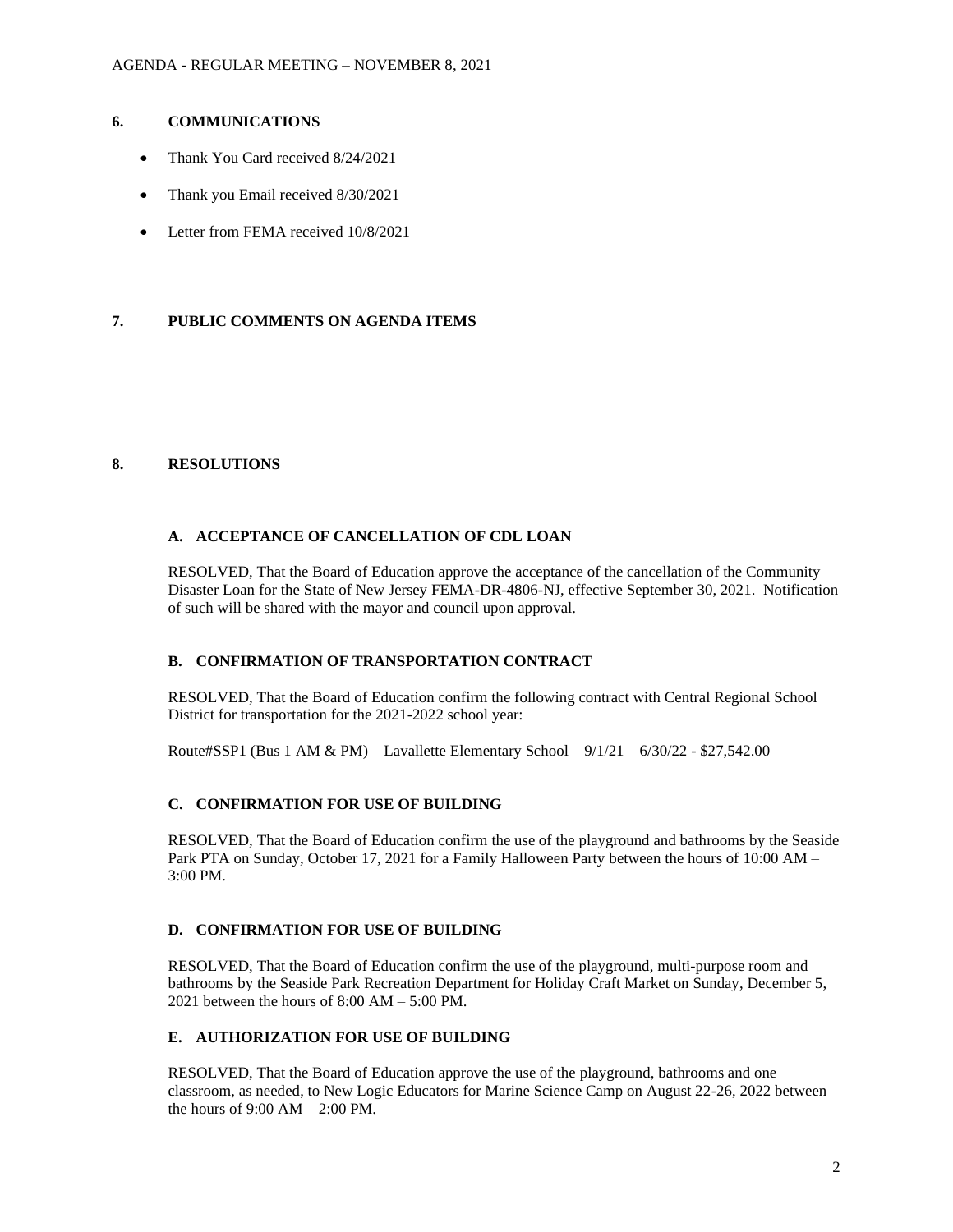### **F. AUTHORIZATION FOR USE OF BUILDING**

RESOLVED, That the Board of Education approve the use of the multi-purpose room by the Seaside Park Republican Club on the third Tuesday of every month, beginning Tuesday, November 16, 2021 and commencing through October 2022, between the hours of 6:30 PM – 9:00 PM.

# **G. CONFIRMATION OF 2021-2022 PURCHASE ORDERS**

RESOLVED, That the Board of Education confirm the following 2021-2022 purchase orders in the various categories and amounts shown for a total of \$124,877.51.

| $P.O.$ # | <b>VENDOR</b>            | <b>DESCRIPTION</b>         | <b>ACCOUNT</b> | <b>AMOUNT</b> |
|----------|--------------------------|----------------------------|----------------|---------------|
| 2021-173 | Dell's Farm Market       | Landscaping                | 11-999-261-420 | 215.70        |
| 2021-174 | <b>Toms River BOE</b>    | Tuition Regular-June       | 11-999-100-561 | 7,721.70      |
| 2021-174 | <b>Toms River BOE</b>    | Tuition Spec Ed- June      | 11-999-100-562 | 12,040.52     |
| 2021-174 | Toms River BOE           | <b>Transportation-June</b> | 11-999-270-513 | 1,370.05      |
| 2021-175 | <b>Brick Twp BOE</b>     | Tuition0 May/June          | 11-999-100-561 | 7,414.00      |
| 2021-176 | Berry, Sahradnik et al   | Legal Services             | 11-999-230-331 | 270.00        |
| 2021-177 | JCP&L                    | Electric                   | 11-999-262-622 | 531.50        |
| 2021-178 | AT&T                     | Telephone                  | 11-999-262-300 | 366.03        |
| 2021-179 | NJ Div. of Fire Safety   | Annual Inspection          | 11-999-251-340 | 323.00        |
| 2021-180 | Wells Fargo Vendor       | Copier                     | 11-999-230-530 | 168.54        |
| 2021-181 | <b>UGI Energy</b>        | Gas Delivery               | 11-999-262-621 | 47.02         |
| 2021-182 | <b>NJNG</b>              | Gas Supply                 | 11-999-262-621 | 587.56        |
| 2021-183 | <b>Johnson Controls</b>  | Fire Alarm Monitoring      | 11-999-261-420 | 762.20        |
| 2021-184 | Optimum                  | Internet                   | 11-999-230-530 | 179.78        |
| 2021-185 | <b>CBIZ</b>              | Insurance                  | 11-999-262-520 | 2,117.53      |
| 2021-186 | Jersey Coast Fire Eqpt   | Extinguishers              | 11-999-262-420 | 170.95        |
| 2021-187 | <b>CIT</b>               | Phone System               | 11-999-262-300 | 196.94        |
| 2021-188 | Aramsco                  | Dehumidifiers              | 12-999-400-450 | 9,329.69      |
| 2021-189 | Elizabeth D'Aloisio      | Air Conditioner            | 11-999-262-420 | 745.31        |
| 2021-190 | Caroline Cmielewski      | Scholarship                | 11-999-252-330 | 600.00        |
| 2022-001 | Sigmabit                 | Annual User Agreement      | 11-999-252-330 | 6,195.75      |
| 2022-002 | <b>NJSBA</b>             | <b>Annual Dues</b>         | 11-999-230-895 | 1,197.95      |
| 2022-005 | ADP                      | <b>Payroll Processing</b>  | 11-999-230-339 | 553.29        |
| 2022-006 | AT&T                     | Telephone                  | 11-999-230-530 | 374.56        |
| 2022-007 | <b>CIT</b>               | Phone System               | 11-999-230-530 | 212.30        |
| 2022-008 | Ahera                    | <b>Technical Services</b>  | 11-999-262-300 | 900.00        |
| 2022-009 | JCP&L                    | Electricity                | 11-999-262-622 | 296.97        |
| 2022-010 | Berry, Sahradnik, et al. | <b>Legal Services</b>      | 11-999-230-331 | 225.45        |
| 2022-011 | <b>OCASBO</b>            | Membership Dues            | 11-999-230-895 | 225.00        |
| 2022-012 | Wells Fargo Vendor       | Copier                     | 11-999-230-530 | 84.27         |
| 2022-013 | <b>NJNG</b>              | Gas Supply                 | 11-999-262-621 | 263.32        |
| 2022-016 | Fema Finance             | CDL Loan                   | 40-701-510-910 | 16,092.72     |
| 2022-017 | Berry, Sahradnik et al   | <b>Legal Services</b>      | 11-999-230-331 | 67.50         |
| 2022-018 | Boro of Seaside Park     | Water/Sewer                | 11-999-262-490 | 308.35        |
| 2022-019 | Robert Erdman Plumbing   | Repair                     | 11-999-262-420 | 700.00        |
| 2022-020 | <b>ADP</b>               | <b>Payroll Processing</b>  | 11-999-230-339 | 296.20        |
| 2022-021 | AT&T                     | Telephone                  | 11-999-230-530 | 743.44        |
| 2022-022 | <b>CIT</b>               | Phone System               | 11-999-230-530 | 119.01        |
| 2022-023 | Remind 101, Inc.         | Communication              | 11-999-230-530 | 332.75        |
| 2022-024 | Optimum                  | Internet                   | 11-999-230-530 | 89.89         |
| 2022-025 | <b>Johnson Controls</b>  | Fire Protection            | 11-999-261-420 | 762.20        |
| 2022-026 | Universal Janitorial     | Supplies                   | 11-999-262-610 | 98.00         |
| 2022-028 | Lavallette BOE           | Tuition-Sept 2021          | 11-999-100-561 | 13,933.45     |
| 2022-029 | ADP                      | <b>Payroll Processing</b>  | 11-999-230-339 | 276.49        |
| 2022-030 | Selective Insurance      | Insurance-Flood            | 11-999-262-520 | 9,905.00      |
| 2022-031 | <b>Allied Boiler</b>     | Repair                     | 11-999-261-610 | 1,673.94      |
| 2022-032 | AT&T                     | Telephone                  | 11-999-230-530 | 737.76        |
|          |                          |                            |                |               |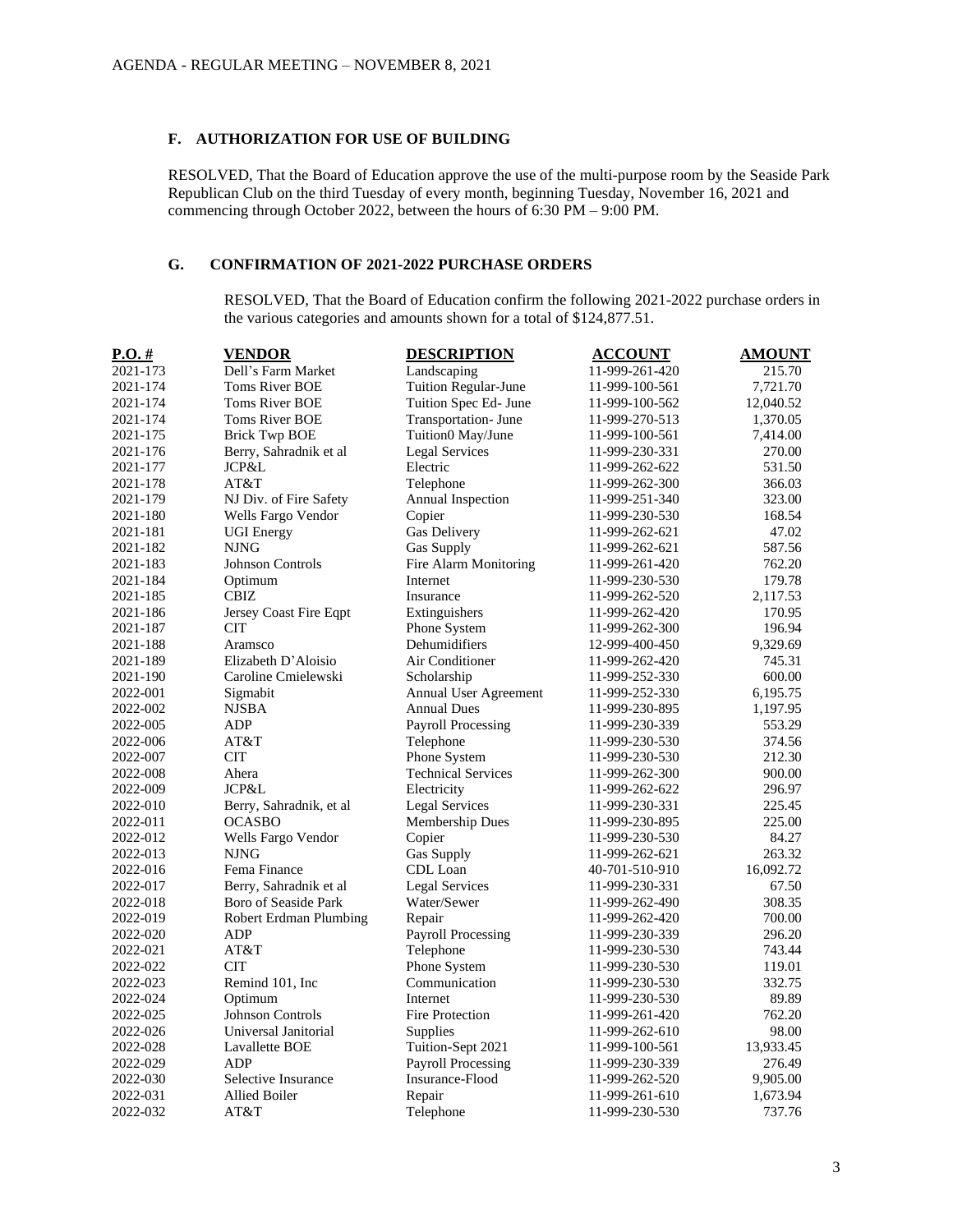#### AGENDA - REGULAR MEETING – NOVEMBER 8, 2021

| $P.O. \#$ | <b>VENDOR</b>          | <b>DESCRIPTION</b>        | <b>ACCOUNT</b> | <b>AMOUNT</b> |
|-----------|------------------------|---------------------------|----------------|---------------|
| 2022-033  | Twin Rocks Water       | <b>Water Delivery</b>     | 11-999-230-610 | 84.54         |
| 2022-034  | <b>NJSIG</b>           | Insurance                 | 11-999-262-520 | 16,717.78     |
| 2022-035  | Optimum                | Internet                  | 11-999-230-530 | 179.78        |
| 2022-036  | JCP&L                  | Electricity               | 11-999-262-622 | 559.63        |
| 2022-037  | <b>NJNG</b>            | Gas Supply                | 11-999-262-621 | 262.32        |
| 2022-038  | Wells Fargo Vendor     | Copier                    | 11-999-230-530 | 84.27         |
| 2022-040  | Bahr & Sons            | Repairs                   | 12-999-400-450 | 1,001.52      |
| 2022-041  | <b>Eastcoast Flag</b>  | Flags                     | 11-999-261-610 | 106.95        |
| 2022-042  | Johnson Controls       | Fire Alarm Monitoring     | 11-999-261-420 | 1,794.79      |
| 2022-043  | Berry, Sahradnik et al | Legal Services            | 11-999-230-331 | 22.95         |
| 2022-044  | <b>UGI Energy</b>      | <b>Gas Delivery</b>       | 11-999-262-621 | 3.28          |
| 2022-045  | NJNG.                  | Gas Supply                | 11-999-262-621 | 520.05        |
| 2022-046  | JCP&L                  | Electricity               | 11-999-262-622 | 497.07        |
| 2022-047  | Borden's               | Office Supplies           | 11-999-230-610 | 768.35        |
| 2022-050  | Optimum                | Internet                  | 11-999-230-530 | 89.89         |
| 2022-051  | <b>ADP</b>             | <b>Payroll Processing</b> | 11-999-230-339 | 276.49        |
| 2022-052  | Wells Fargo Vendor     | Copier                    | 11-999-230-530 | 84.27         |

#### ROLL CALL:

Jasmin Grasso\_\_\_\_\_\_ Michelle Miller \_\_\_\_\_ June Korzeneski Gary Yedman, Vice President \_\_\_\_\_\_ Gina Condos, President \_\_\_\_\_

## **9. SCHOOL BUSINESS ADMINISTRATOR REPORT - Mr. Barry J. Parliman**

# A. APPROVAL OF FINANCIAL REPORTS

RESOLVED, That the Board of Education accept and file the following financial reports for the period ending June 30, 2021, July 31, 2021, August 31, 2021 and September 30, 2021; copy to follow in the minutes of this meeting:

- Secretary's Report of Expenditure
- Treasurer of School Monies Report

#### B. APPROVAL OF BUDGET LINE-ITEM REPORT

RESOLVED, That the Board of Education, pursuant to N.J.A.C. 6:20-2.113(e)\*, do hereby certify that as of June 30, 2021, July 31, 2021, August 31, 2021 and September 30, 2021 , after review of the Secretary's monthly financial report (appropriations section) and upon consultation with the appropriate district officials, that to the best of our knowledge no major account or fund has been over expended in violation of N.J.A.C. 6:20-2.12(b)\* and that sufficient funds are available to meet the district's financial obligations for the remainder of the fiscal year.

ROLL CALL:

Jasmin Grasso Michelle Miller \_\_\_\_\_ June Korzeneski \_\_\_\_\_\_ Gary Yedman, Vice President \_\_\_\_\_\_ Gina Condos, President \_\_\_\_\_\_